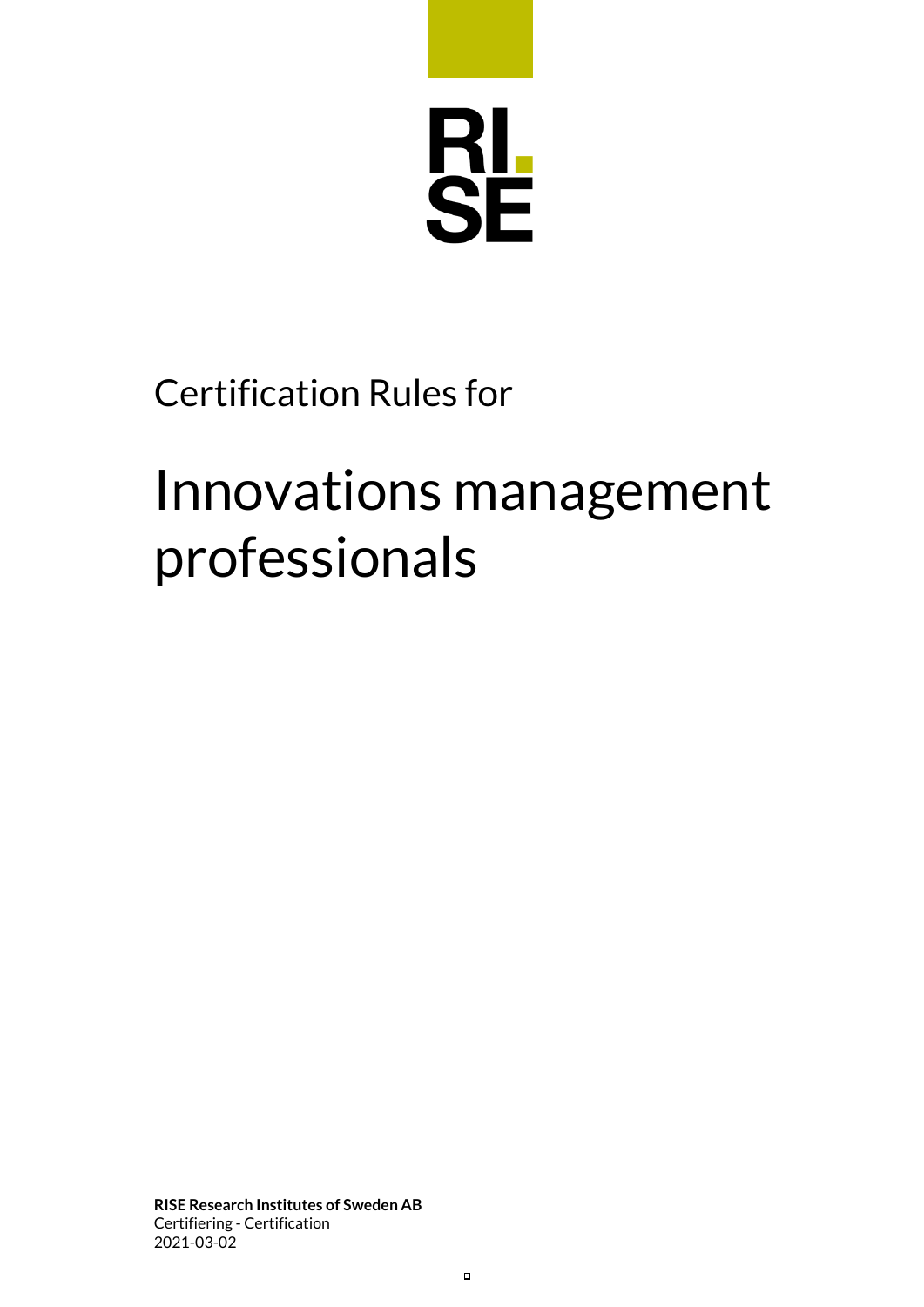# **Foreword**

Certification involves verification by an independent third party that a person satisfies the requirements of a standard or other form of specification. Certification of persons by RISE is based on standard SS-EN ISO/IEC 17024.

These certification rules specify the conditions for certification of Innovation management professionals.

The certification rules have been drawn up with the assistance of a reference group. The reference group consists of relevant stakeholders in the industry or sector in question. The certification rules may need to be revised as a result of experience gained in their application. RISE owns the certification rules.

A feature of the Swedish labour market is that many vocational groups are generally free to engage in work without having to satisfy any professional qualification or specialist training requirements. Because representatives of RISE are commissioned to undertake independent audits and issue certificates, we are in a position to assist in this way in validating and qualityassuring professional competences. This gives greater credibility to those exercising a profession or trade, as well as ensuring those engaging persons so certified can be sure of the latter's ability to perform.

Borås 2021-03-02

Stina Broberg Bergkvist

Digitally signed by Stina Broberg<br>Bergkvist<br>DN: c=SE, o=RISE Research<br>Institutes of Sweden AB,<br>email=stina.broberg.bergkvist@ri<br>S.e, cn=Stina Broberg.Bergkvist<br>Date: 2021.03.02 13:51:44 +01'00

Stina Broberg Bergkvist

**RISE Research Institutes of Sweden AB Certifiering**

| Head office:<br>PO Box 857<br>SE-501 15 BORÅS<br>Sweden |                                | Sweden            | Personnel certification can be obtained<br><b>PO Box 553</b><br>SE-371 23 KARLSKRONA |  |
|---------------------------------------------------------|--------------------------------|-------------------|--------------------------------------------------------------------------------------|--|
| Telefon<br>E-mail                                       | +46 10 516 50 00<br>info@ri.se | Telefon<br>E-mail | +46 10 516 63 00<br>fragor.person@ri.se                                              |  |
| Internet                                                | www.ri.se                      | Internet          | www.ri.se/personcertifiering                                                         |  |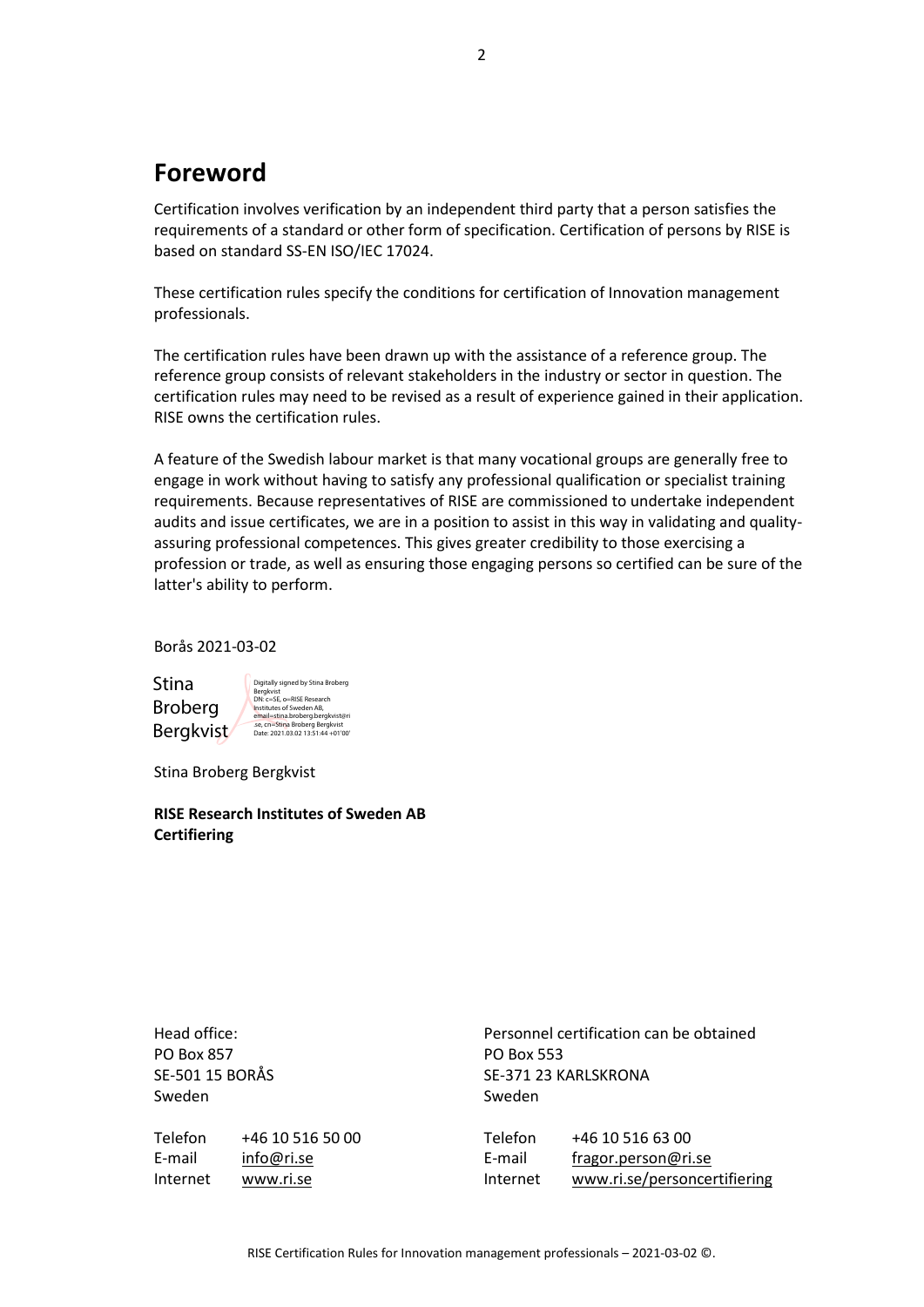# **Contents**

#### **Foreword 2**

#### **Contents 3**

| $\mathbf{1}$<br>1.1<br>1.2                                                           | <b>Scope</b><br>Job description<br>Background                                                                                                                                                                                                                                                   | 4<br>4<br>4                                                                                            |
|--------------------------------------------------------------------------------------|-------------------------------------------------------------------------------------------------------------------------------------------------------------------------------------------------------------------------------------------------------------------------------------------------|--------------------------------------------------------------------------------------------------------|
| 2<br>2.1<br>2.2<br>2.3<br>2.3.1                                                      | Requirements concerning training, experience and competence<br><b>Training</b><br>Experience in a work setting<br>Suitability<br>Professional attitude                                                                                                                                          | 4<br>4<br>4<br>5<br>5                                                                                  |
| 3<br>3.1<br>3.2<br>3.3<br>3.4<br>3.4.1<br>3.4.2<br>3.4.3<br>3.5<br>3.6<br>3.7<br>3.8 | <b>Certification process</b><br>General<br>Application<br>Application review<br>Examination<br>Written test<br>Personal assignment<br>Viva voce examination<br>Review and decision<br>Validity of the certificate and annual reporting<br>Certification renewal<br>Changes in the certification | 5<br>$\mathsf S$<br>$\mathsf S$<br>6<br>6<br>6<br>6<br>6<br>$\overline{7}$<br>7<br>7<br>$\overline{7}$ |
| 4                                                                                    | <b>Other conditions for certification</b>                                                                                                                                                                                                                                                       | 8                                                                                                      |
| 5                                                                                    | <b>References</b>                                                                                                                                                                                                                                                                               | 8                                                                                                      |
| Appendix $1 -$ Job description                                                       |                                                                                                                                                                                                                                                                                                 |                                                                                                        |
| Appendix 2 - Personal assignment                                                     |                                                                                                                                                                                                                                                                                                 |                                                                                                        |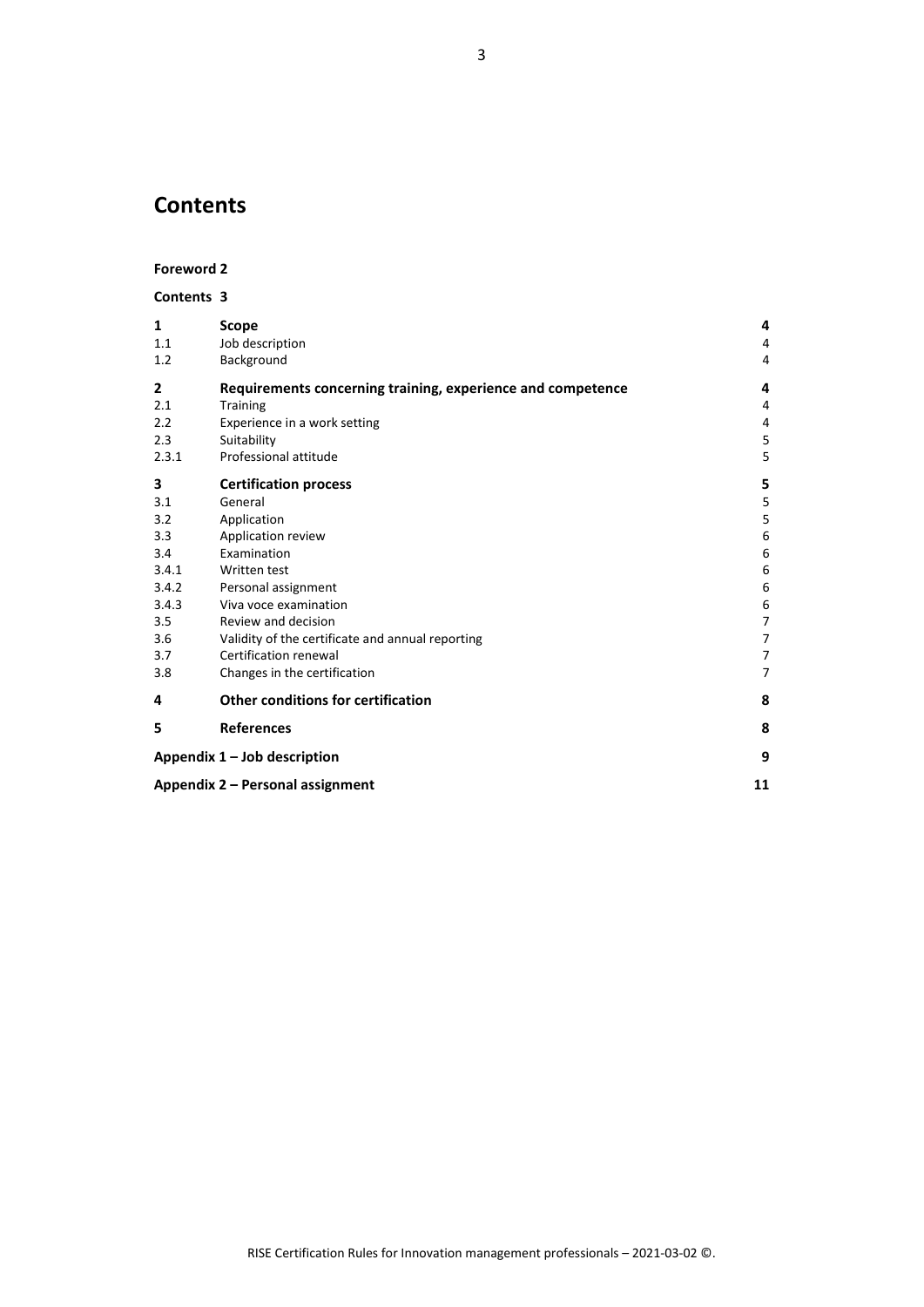## **1 Scope**

These rules cover the certification of persons in the role of Innovation management professionals. The purpose of the certification is to show that the person in question satisfies the requirements of these certification rules. Where the certification rules refer to acts of parliament, regulations, standards, etc., in all cases the most recent version/change is the one that applies.

#### **1.1 Job description**

The purpose of the role is to be responsible for and proactively contribute to leading, managing and organising innovation initiatives and furthering the conditions and capabilities that support innovation activities in all types of organisations – whether private or public, large or small – in all sectors, areas and functions. The job description has been developed by the Association for Innovation Management Professionals in Sweden, Innovationsledarna (Appendix 1).

#### **1.2 Background**

These certification rules were originally conceived by RISE in collaboration with the Association for Innovation Management Professionals in Sweden (Innovationsledarna).

Quality assurance of a person's capacity to lead systematic and continuous innovation work gives him or her a clearer role and a reinforced mandate in the organisation. The certification is expected to lead to professionalisation of the vocation of Innovation management professionals, and this in turn will result in innovation work being conducted in a more professional manner.

# **2 Requirements concerning training, experience and competence**

#### **2.1 Training**

No academic training is required.

#### **2.2 Experience in a work setting**

The applicant must show evidence of at least three years' practical experience in a relevant work setting. This evidence should take the form of a work certificate or other verifiable information. A relevant work setting refers to work within at least three of the six areas of responsibility and activities set out in Appendix 1. At least 50% of the total time spent working must involve experience in these areas.

The experience in question should not date back more than 10 years prior to the date of application.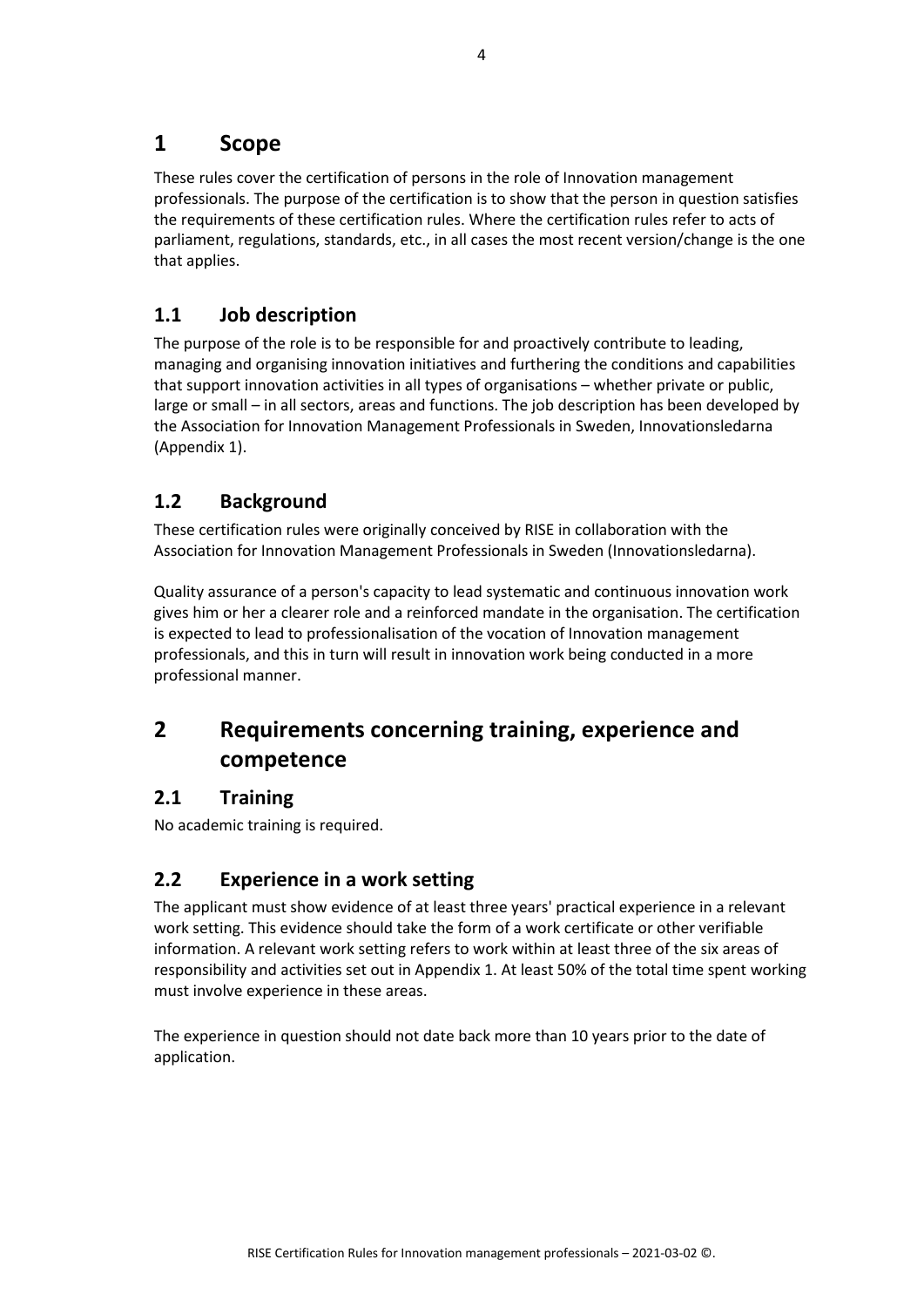The experience is to be certified on the basis of a work certificate or other equivalent documentation. In this context, a work certificate is a document that accounts for the applicant's experience, but which is issued by a person other than the applicant. The work certificate issuer may be an employer, client or other person in a position of trust who has the necessary competence and relevant knowledge of the applicant's career history. The certification body carries out regular random checks to ensure the accuracy of certified information.

#### **2.3 Suitability**

Suitability for the role of an Innovation management professionals must be demonstrated by the applicant in the form of a signed form entitled "Acknowledgement of Professional Attitude".

#### **2.3.1 Professional attitude**

To obtain certification, the applicant must undertake to accept, apply and advocate the following principles:

- **Objectivity:** To apply an objective approach where problems, opportunities and potential solutions are evaluated from different perspectives.
- **Integrity:** Where necessary, to draw attention to failings, inaccuracies and dubious ethical aspects in assignments or work tasks in a clear and constructive manner.
- **Culture:** To be sensitive to and make allowance for cultural differences between different types of businesses and different geographic locations.
- **Legislation:** To keep abreast of and apply applicable legislation within the area in question.

### **3 Certification process**

#### **3.1 General**

For an applicant to gain certification as an Innovation management professionals, the activities in the certification process set out below must be adhered to. Certain activities must be undertaken by the applicant; others are to be carried out by RISE.

### **3.2 Application**

An application involves the following steps:

- a. The applicant applies for certification via "Application" under "Personnel certification" on the RISE website. Submission of the application implies acceptance of the "RISE General Terms and Conditions" and its "General terms and conditions for personnel certification", as well as the procedures RISE uses to handle personal data (GDPR).
- b. The applicant is billed the application fee.
- c. The applicant gains access to the RISE customer portal by means of an activation code that is forwarded once the application has been made. The applicant logs into the RISE customer portal to upload work certificates and other documents required for evaluation of the applicant's competence for certification.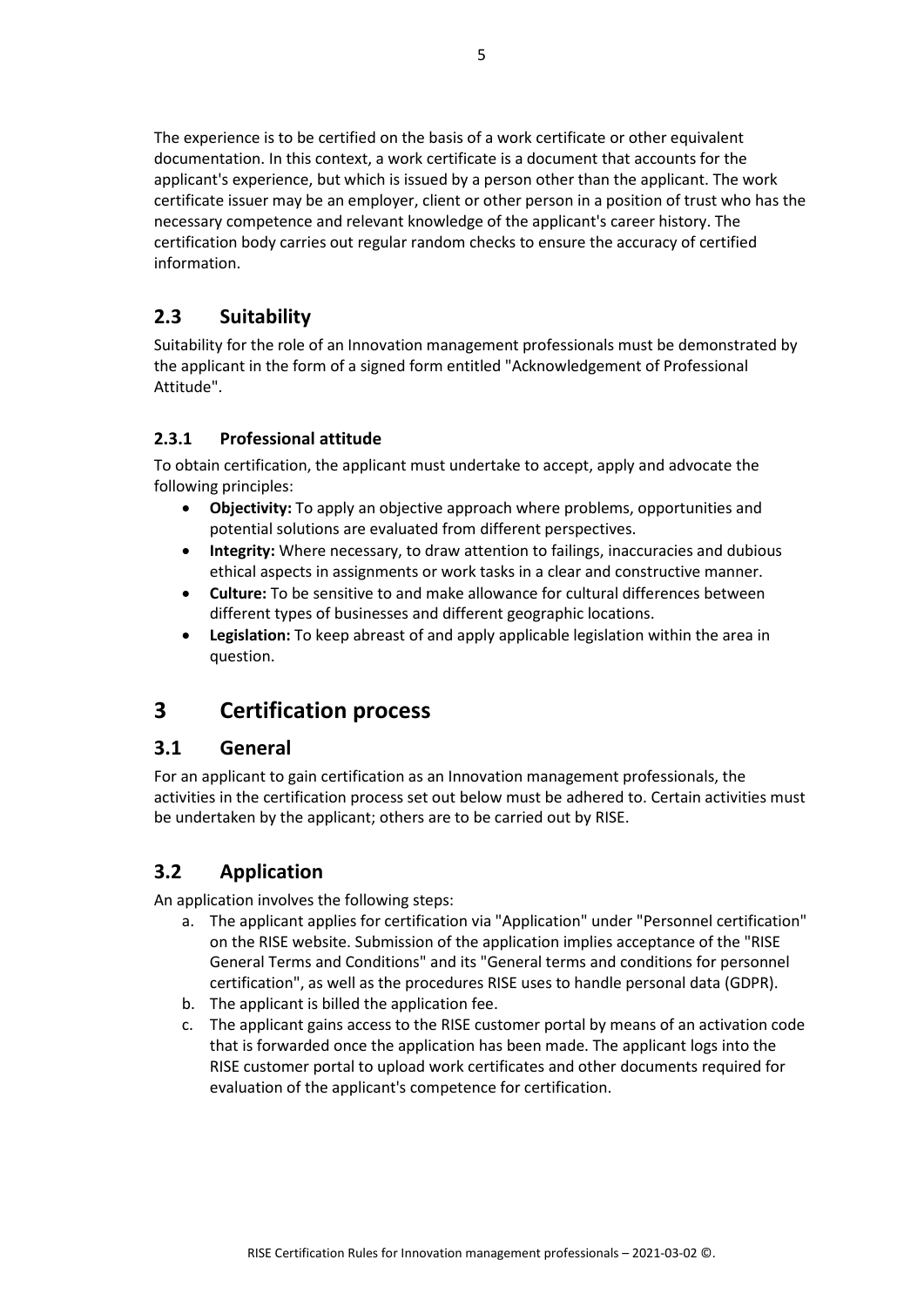#### **3.3 Application review**

When reviewing the application, RISE checks that the application is complete and that the application can be dealt with within the rules. The competence of the applicant as set out in the documents is assessed by a RISE certification engineer. If the certification engineer judges that the application is incomplete, the applicant will then need to provide additional information or documents. In addition to the application review, it is a requirement that the applicant should have passed the examination done by RISE (see examination) in order to be certified.

#### **3.4 Examination**

The candidate will be tested on their knowledge and expertise. The examination will take the form of a written test and viva voce examination, plus a personal assignment. A candidate seeking certification must pass this examination. The applicant can register for this examination via RISE or via another stakeholder with which RISE has an agreement.

Prior to the examination, Experience in a work setting (section 2.2) must have been approved by RISE or by a subcontractor appointed by RISE.

#### **3.4.1 Written test**

The candidate must demonstrate their knowledge within the area by achieving a pass in a basic written test consisting of multiple choice and essay questions. The test will be made available by RISE. To achieve a pass, the candidate must obtain 70% of the maximum score. The pass requirement applies for a new application.

If the candidate does not achieve a pass on the written test for a new application, a retest is possible. After failing three such written tests, the candidate must wait at least six months before taking a new retest. Each retest involves a new written test.

The written test is based on the knowledge areas outlined in the latest version of the Body of Knowlegde for Innovation Management Professionals, developed by the Association for Innovation Management Professionals in Sweden (Innovationsledarna).

#### **3.4.2 Personal assignment**

The candidate must demonstrate their experience by completing a personal assignment which involves describing a case the candidate has worked or is working on. The case must illustrate the candidate's experience as an Innovation management professionals and their ability to apply terms, concepts and models from the Body of Knowledge into pratical work.

The personal assignment must be submitted not later than two weeks before the viva voce examination. Instructions for the personal assignment are provided in Appendix 2.

#### **3.4.3 Viva voce examination**

The written test and personal assignment must have been completed before the viva voce examination can be held.

The viva voce examination is where the candidate presents their case. This examination may also involve the candidate having to answer supplementary questions on the written test. The examination is expected to last between 60 and 80 minutes.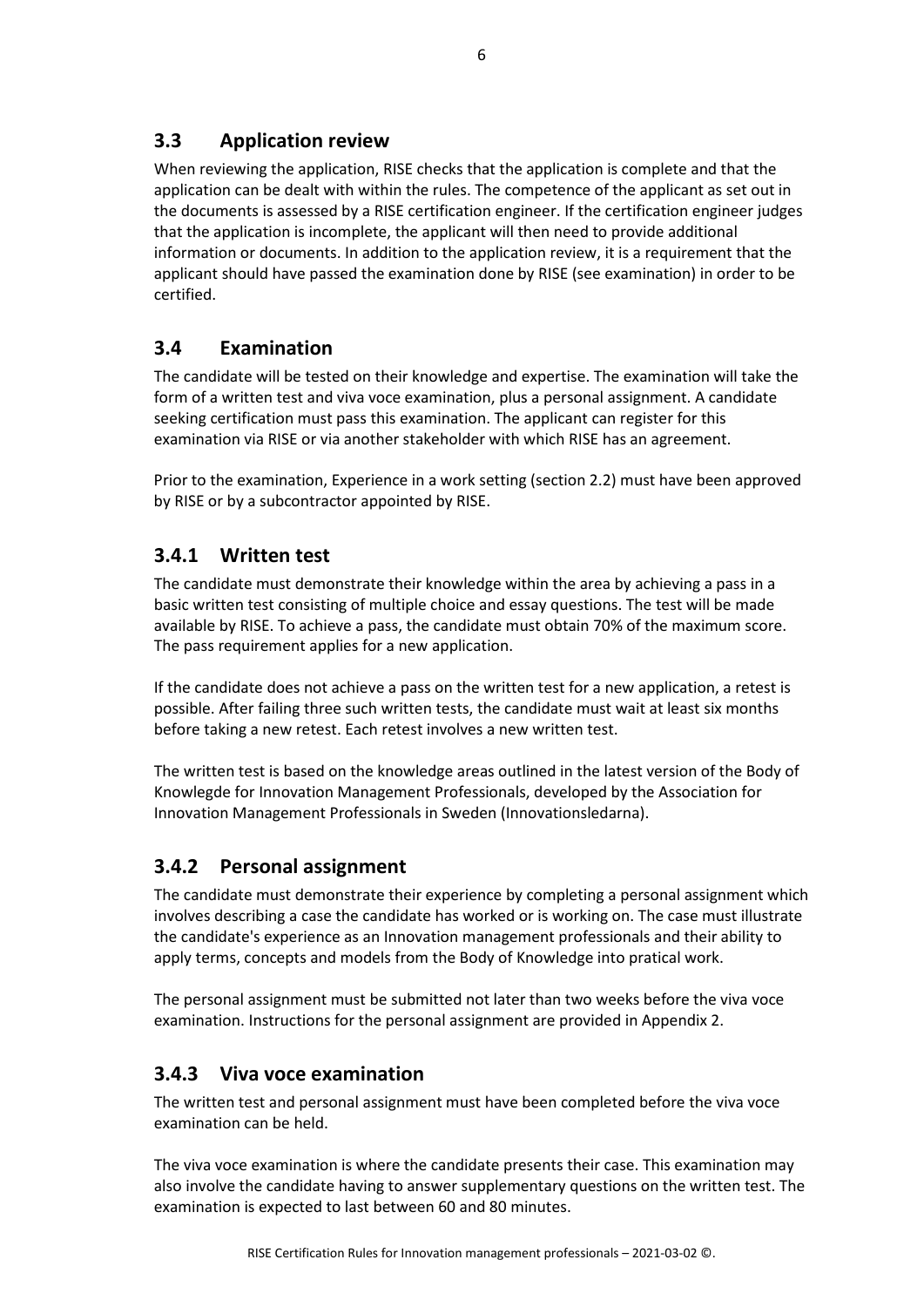#### **3.5 Review and decision**

Once the review of the candidate's competence has been completed, the application progresses to a certification engineer, who has not been involved in the certification process so far, for a decision. Once a decision has been taken, RISE will send notification of the decision as well as a paper copy of the certificate if the candidate opted for that format in their application. The customer portal can be accessed at any time for information on the current status of the application process.

Once a decision on certification has been taken, the certified customer can log into the customer portal to download an additional copy of the certificate. If the candidate has been unsuccessful in their application for a certificate, the reasons for this will be given. The candidate has the option of appealing the decision in accordance with the "General terms and conditions for personnel certification".

#### **3.6 Validity of the certificate and annual reporting**

The certificate is valid for five years. The certificate remains valid provided the holder has submitted reports to RISE on an annual basis. The certificate holder should report on their experience in a work setting as an Innovation management professionals, any continuing training undertaken, as well as providing information on the assignments they have completed or other relevant activities such as projects, workshops or meetings.

Relevant published articles may also figure in the report. A holder who has reported on their experience may benefit from a simplified procedure when it comes to renewing the certification in five years' time.

Continuing training may consist of a report on studies undertaken privately and/or courses, seminars and similar organised sessions. The holder should specify the organiser of such events and the date they took place. Course certificates do not need to be submitted to RISE in connection with the annual report.

"Nil reports" must also be submitted, i.e. where the certificate holder has not had any activities as Innovation management professionals during the certification period. It is the responsibility of the certificate holder to keep any eye on the dates that apply to annual reporting and the certificate's validity, as well as to get in touch with RISE to submit the annual report. Generally, RISE will provide assistance here.

RISE charges a fee for reviewing an annual report.

#### **3.7 Certification renewal**

These certification rules do not currently cover renewal.

#### **3.8 Changes in the certification**

The certificate holder must inform RISE immediately of any changes in their circumstances that may impact on their ability to satisfy the certification requirements.

Where changes are made to the certification rules which require further evaluation, RISE will inform the holder as to what is required in order to satisfy the modified requirements.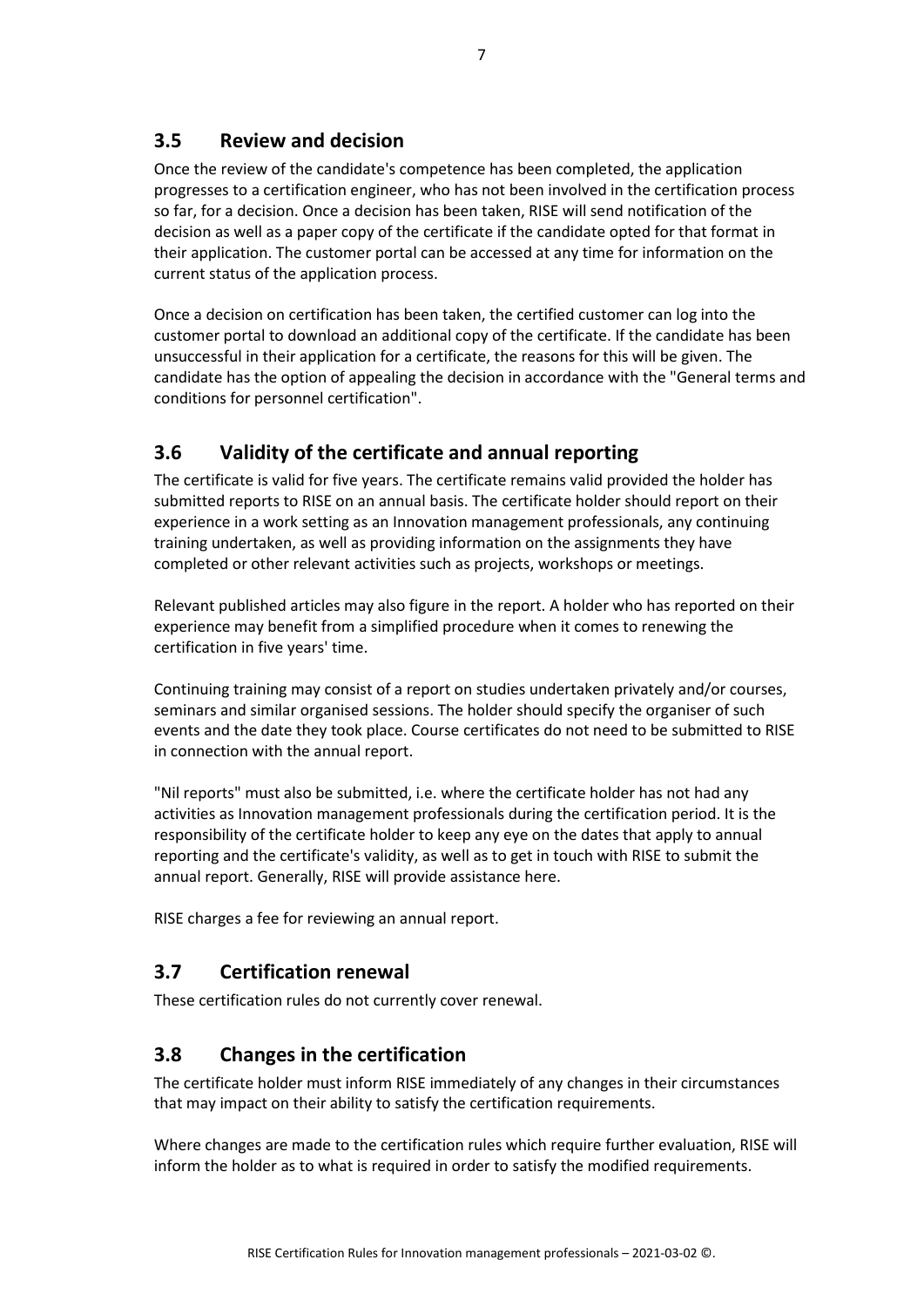# **4 Other conditions for certification**

It is possible to lodge a complaint against a person whom RISE has certified. The complaint must be made in writing and must detail failings that have a demonstrable connection to requirements in these certification rules. RISE will confirm to the complainant if the complaint is related to activities for which RISE is responsible. If the complaint is significant, RISE will also inform the certificate holder. RISE will investigate the complaint, and the complainant will be kept informed while the investigation is in progress. A decision about the complaint will be taken by a person who was not involved in the assignment to which the complaint relates. The decision will be notified to the complainant. Civil law disputes will be dealt with by the courts. Appeals against a RISE certification decision or certification refusal will be dealt with by the RISE Certification Board.

RISE may revoke a certificate that has been issued, either temporarily or finally, if the conditions for certification are not satisfied. This and other specific conditions for personnel certification are set out in the "General terms and conditions for personnel certification" in RISE INFO 2010:33.

A person holding a valid certificate may market the fact by using the certification mark or logo owned by RISE. Conditions governing the use of marks and logos are including in the information on the RISE website. Alternatively the information may be obtained directly from RISE. Once a certificate ceases to be valid, the person's or company's right to market the certificate also lapses.

### **5 References**

SS-EN ISO/IEC 17024 Conformity assessment – General requirements for bodies operating certification of persons

Bofy of Knowledge for Innovation Management Professionals, Innovationsledarna, https://www.innovationsledarna.se/bodyofknowledge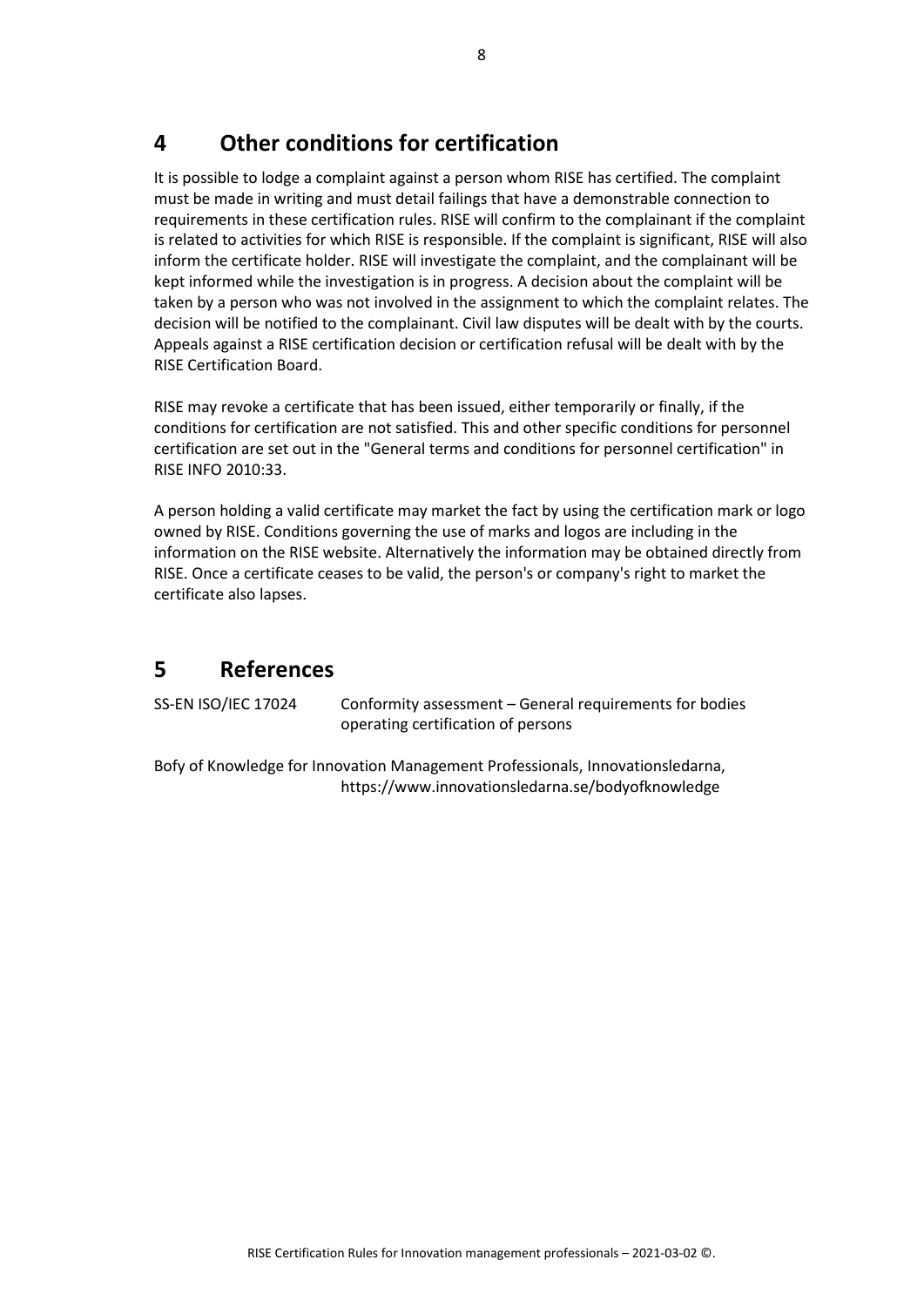# **Appendix 1 – Job description**

From the Association for Innovation Management Professionals in Sweden (Innovationsledarna), www.innovationsledarna.se.

# **Job description: Innovation Management Professional**

*The innovation management professional job role is broad. It encompasses both strategic and operational elements. These elements can be combined into a single role, or divided into separate roles. This document is meant to be used as a guide to assembling one's own job description or to create a new role, which depends on the specific needs, means and requirements of the organization.*

- **Job titles Innovation Leader, Innovation Manager, Innovation Driver, Innovation Champion, Innovation Coach, Innovation Strategist, Chief Innovation Officer (CInO)**
- **Reports to CEO, Director-general, top-management team or a senior operational or functional manager/leader**

#### Purpose of the job

The purpose of the job role is to be responsible for, and actively contribute to, leading and organizing innovation efforts and promoting conditions and capabilities in support of innovation, in all kinds of organizations – private or public, large or small, in all sectors, areas and functions.

Innovation is introducing change in order to create value for the organization and its stakeholders. This change can encompass new or improved products or services, the way offerings are created or delivered (process innovation), the structure, routines and methods of the organization (organizational innovation) as well as changes to operational and business models. The degree of change can range from small improvements (incremental innovation) to large fundamental changes (radical/disruptive innovation).

#### Areas of responsibility and activities

1. To lead development and continuous update of the organization's innovation vision and strategy in coordination with key stakeholders

- Initiate relevant market monitoring and foresighting activities, including search for new market opportunities, user needs
- Align and integrate the innovation strategy with strategic objectives of the organization, including operational and business models, and road maps for products and services
- Define and assess key organizational prerequisites (structure, staffing, etc) for implementing the innovation strategy
- Build and maintain a strategic programme for implementing the innovation strategy and ensure that the resources (people and facilities) needed to deliver the innovation objectives are present
- Maintain an innovation portfolio (consisting of e.g. innovation- or new business development projects)
- Develop alternative business models conducive to innovation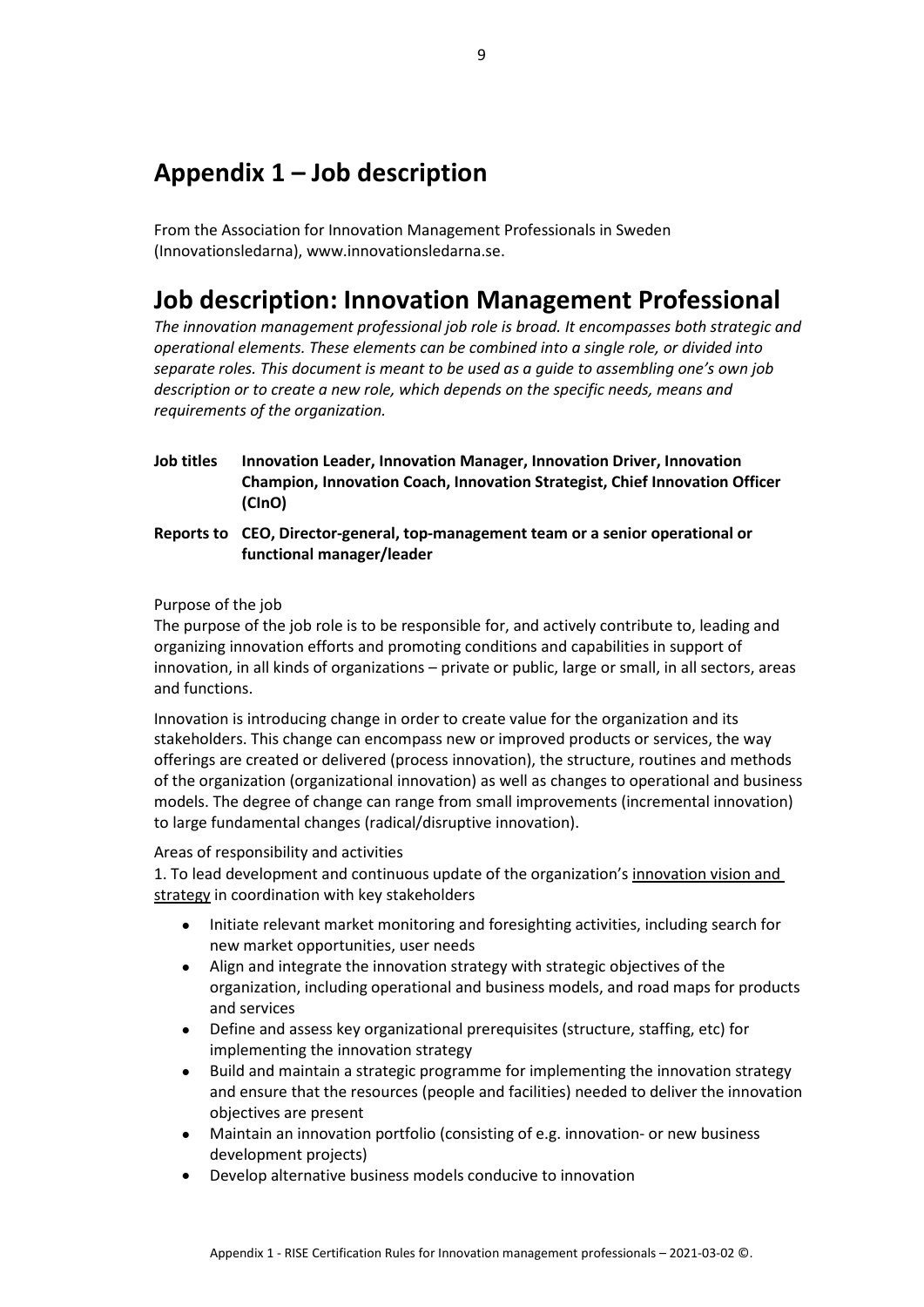2. To lead development and the continuous update of the organization's innovation process(es) in coordination with key stakeholders

- Develop appropriate metrics to measure the effectiveness (e.g., number of new or improved offerings) and efficiency (e.g., throughput time) of the innovation process
- Develop innovation process documentation and implement staff training programmes

3. To lead development and the continuous maintenance of an inventory of innovation methods and tools, including idea management systems, idea generation methods, staff training programmes, and internal networking initiatives

- Provide consultation on innovation tools when needed
- Convene workshops with clearly defined innovation themes
- Structure and implement staff training programmes
- Implement and support an organization-wide idea management system, including the gathering, evaluation, selection and implementation of employee's ideas

4. To plan, execute/coach and follow-up innovation initiatives/projects to search for new opportunities, or to strengthen of existing operations and/or business

- Define project outline (e.g., objectives, goals, scope, activities, duration, participants, budget, expected results) and inform and engage internal and external participants (employees, customers, users, suppliers or other stakeholders)
- Analyse current market situation, challenges and potential opportunities
- Convene workshops with engaged stakeholders
- Clarify customer/user values and insights and create/describe scenarios for the future
- Cluster ideas into concepts
- Develop and verify prototypes (e.g., illustrations, mock-ups, wire-frame models)
- Build cases around concepts and manage a portfolio of concepts
- Present concepts to management and suggest future actions

5. To establish relationships with external stakeholders and potential partners within the academia, government, industry and other relevant organizations

- Participate in external networking activities
- Convene themed workshops with external stakeholders or partners

6. To promote an innovation friendly organizational culture supporting experimentation, open communication, empowerment, autonomy and a tolerance for failure

- Conduct measurements of organizational innovation culture
- Structure and implement leadership training programmes
- Assess and restructure the organization's employee incentive structure / reward system
- Assess and remove factors that may hinder employee's job autonomy (e.g., timedraining activities, unnecessary administration, reporting-structures)
- Establish relationships and networks with internal stakeholders